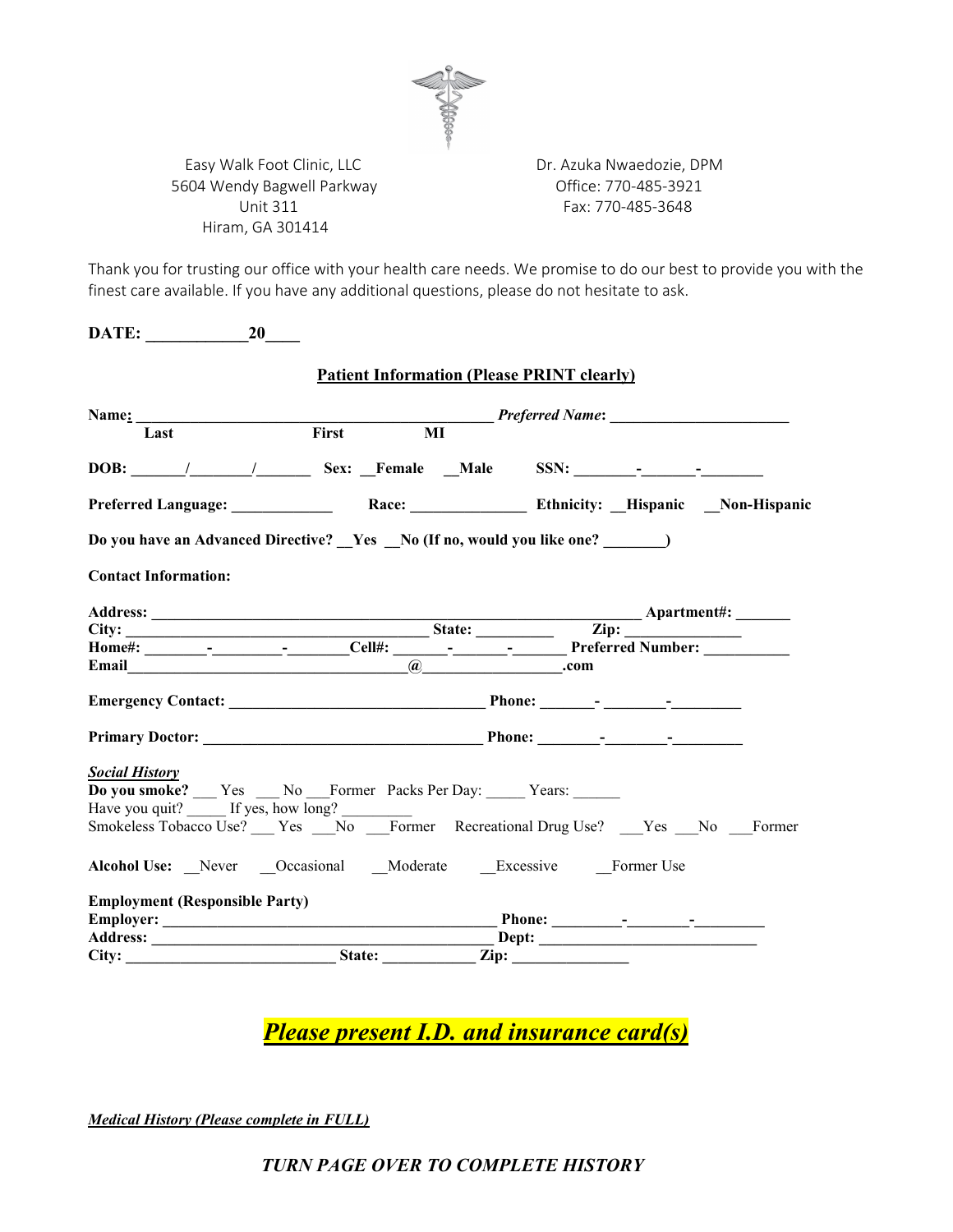|                                                                                                                                 |                                                                                                                                                                                                      | Have you had any lab work in the last 30 days?                                                                                                                                                                                                                                             |
|---------------------------------------------------------------------------------------------------------------------------------|------------------------------------------------------------------------------------------------------------------------------------------------------------------------------------------------------|--------------------------------------------------------------------------------------------------------------------------------------------------------------------------------------------------------------------------------------------------------------------------------------------|
|                                                                                                                                 |                                                                                                                                                                                                      | Height: Weight: Shoe Size: Last A1C (Diabetic pts.)                                                                                                                                                                                                                                        |
|                                                                                                                                 |                                                                                                                                                                                                      | (Women) Are you Pregnant: Yes No Nursing: Yes No Birth Control: Yes No                                                                                                                                                                                                                     |
|                                                                                                                                 | Check ALL that apply if you are under current treatment for or have had in last 10 years:                                                                                                            |                                                                                                                                                                                                                                                                                            |
| Anemia<br>Arthritis<br>Artificial Valve<br>Asthma<br>Abnormal Bleeding<br>Circulation<br><b>Thyroid Disease</b><br>TB<br>Stroke | <b>Congenital Heart Lesions</b><br><b>Cortisone Treatment</b><br>Cough, Persistent<br>Cough with blood<br><b>Back Problems</b><br><b>COPD</b><br>Headaches/Migraines<br>Seizures<br>Venereal Disease | Hernia Repair<br><b>Scarlet Fever</b><br>High Cholesterol<br>Shortness of Breath<br><b>High Blood Pressure</b><br>Rash<br>HIV/Aids<br>Jaw Pain<br>Diabetes<br>Cancer<br>Kidney Disease<br>Hepatitis<br>Pacemaker<br><b>MVP</b><br>Swelling of ankle and feet<br>Artificial joints<br>Other |
|                                                                                                                                 |                                                                                                                                                                                                      |                                                                                                                                                                                                                                                                                            |
|                                                                                                                                 | Current Medication: (We will accept current list for copying)                                                                                                                                        | Family Medical History: Diabetes Heart disease Stroke Poor circulation Kidney Disease                                                                                                                                                                                                      |
|                                                                                                                                 | Allergies: YES NO (If YES please list)                                                                                                                                                               |                                                                                                                                                                                                                                                                                            |
| Pharmacy & Phone#:                                                                                                              | $\overline{a}$ (contract to the contract of $\overline{a}$ )                                                                                                                                         |                                                                                                                                                                                                                                                                                            |

To the best of my knowledge, the above information is complete and correct. I understand that it is my responsibility to inform my doctor if there is a change in my, or my minor child(s) health.

**\_\_\_\_\_\_\_\_\_\_\_\_\_\_\_\_\_\_\_\_\_\_\_\_\_\_\_\_\_\_\_\_\_\_\_\_\_\_\_\_\_\_ \_\_\_\_\_\_\_\_\_\_\_\_\_\_\_\_\_\_\_\_\_\_\_**

\_\_\_\_\_\_\_\_\_\_\_\_\_\_\_\_\_\_\_\_\_\_\_\_\_\_\_\_\_\_\_\_\_\_\_\_\_\_\_\_\_\_ **\_\_\_\_\_\_\_\_\_\_\_\_\_\_\_\_\_\_\_\_\_\_\_\_**

Signature of Patient, parent or guardian Date

Printed Name Relation to patient

EASY WALK FOOT CLINIC, LLC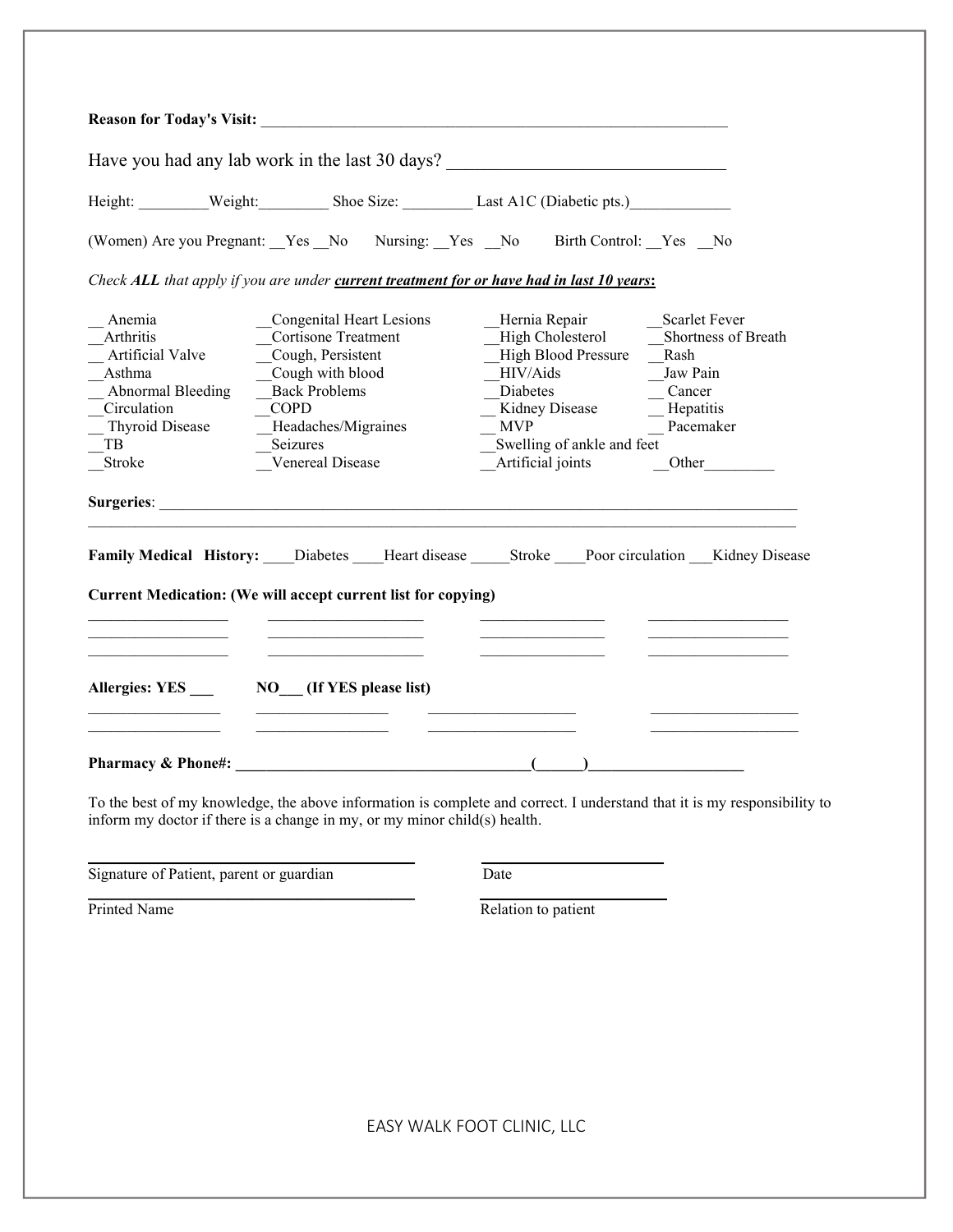## 5604 WENDY BAGWELL PKYWY UNIT 311 HIRAM, GA 30141

#### CONSENT TO TREATMENT

I hereby authorize Easy Walk Foot Clinic and any of its physicians and assistants to provide and render such medical care and treatment to the below named patient as is necessary under the circumstances including, without limiting the generality of any of the following: physical exam, x-rays and office procedures.

\_\_\_\_\_\_\_ (Initials)

## ASSIGNMENT OF BENEFITS AND AUTHORIZATION FOR RELEASE OF MEDICAL INFORMATION

I hereby irrevocably transfer and assign Easy Walk Foot Clinic all insurance benefits otherwise payable to me but not to exceed Easy Walk Foot Clinic's charges for the services rendered to me, and authorize my insurance carrier to pay such benefits directly to Easy Walk Foot Clinic on my behalf. I understand that I may be financially responsible to Easy Walk Foot Clinic for charges not paid under this assignment. I further authorize Easy Walk Foot Clinic and any holder of medical information or records concerning me to release such information or records to any pharmacist who provides medication to me, to my insurance carrier or to any other insurance carrier I have made, or will make, a claim. \_\_\_\_\_\_\_ (Initials)

## MEDICARE CERTIFICATION, AUTHORIZATION TO RELEASE INFORMATION AND PAYMENT REQUEST

If applicable, I certify that the information given by me in applying for payment under Title XVII of the Social Security Act is correct. I authorize Easy Walk Foot Clinic to release to the Center for Medicare Services or its intermediaries or carriers any information needed for this or related Medicare claim; I request that payment of authorized benefits be made on my behalf and I assign the benefits payable for physician services to the physician furnishing the services or authorize such physician to submit a claim to Medicare for payment for me.

\_\_\_\_\_\_\_ (Initials)

## PERSONAL RESPONSIBILTY FOR PAYMENT OF CHARGES

I understand that though I am a participant in a managed care organization or plan, which may limit my liability, I am personally responsible for the payment of all charges that occur as a result of my medical treatment. The *charges associated with treatment, are but not limited to copay, deductible and non-covered services.* \_\_\_\_\_\_\_\_ (Initials)

#### ACKNOWLEDGEMENT OF RECEIPT OF NOTICE OF PRIVACY PRACTICE

My signature below indicates that I have read and understand all the above information, and that I have received declined a copy of the Notice of Privacy Practices of Easy Walk Foot Clinic, LLC.

If notice is declined, please check reason: Patient already has copy

\_\_\_ Patient refuses copy

\_\_\_ Patient is minor

Printed Name **Signature** Signature **Signature** Date Date **Date** 

\_\_\_\_\_\_\_\_\_\_\_\_\_\_\_\_\_\_\_\_\_\_\_\_\_\_ \_\_\_\_\_\_\_\_\_\_\_\_\_\_\_\_\_\_\_\_\_\_\_\_\_\_ \_\_\_\_\_\_\_\_\_\_\_\_

# EASY WALK FOOT CLINIC, LLC 5604 WENDY BAGWELL PRKWY, UNIT 311